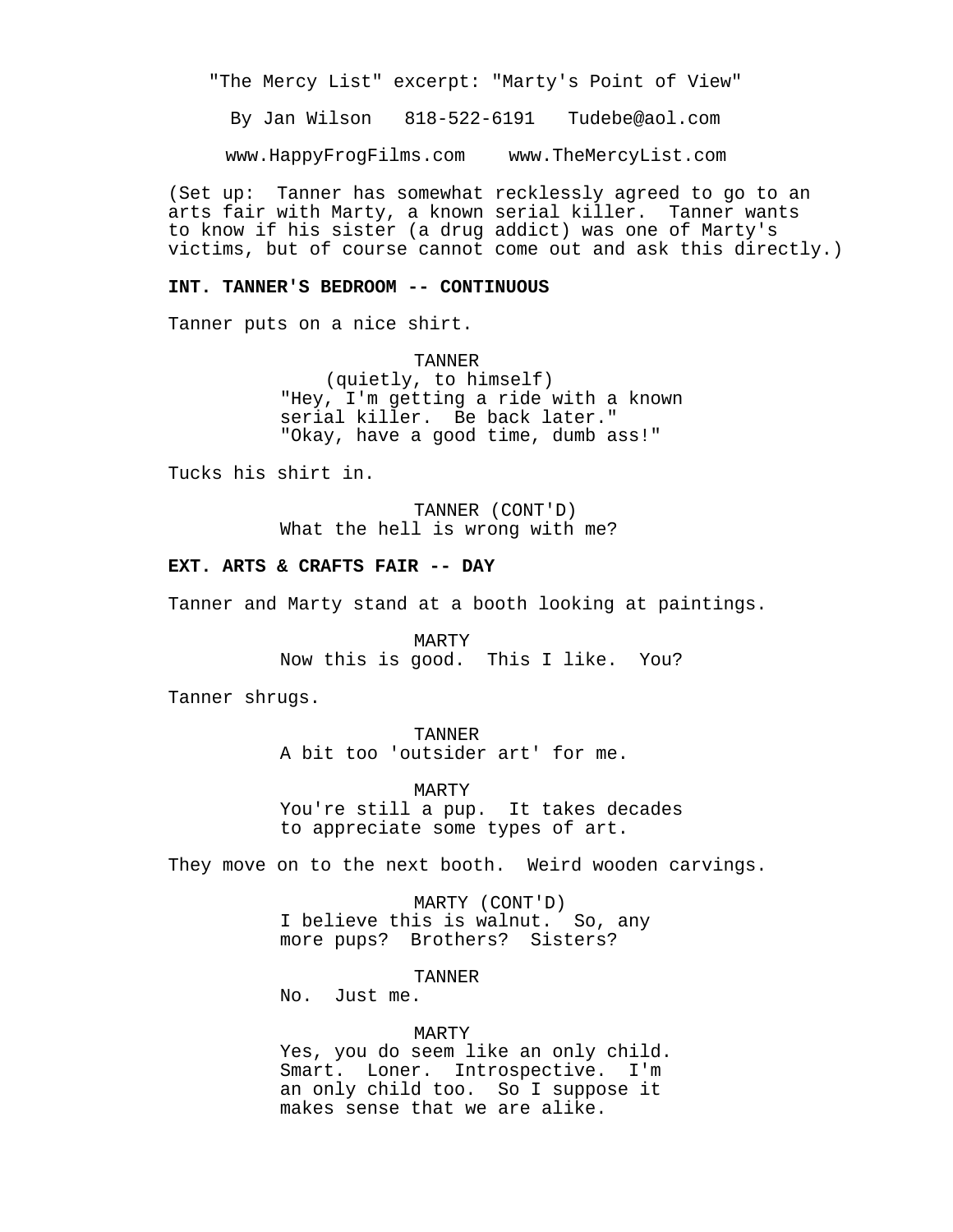Marty takes a closer look at a sculpture.

MARTY (CONT'D) This is an interesting piece.

Tanner gives it a cursory glance.

## MARTY (CONT'D)

Hm. We don't seem to agree on art though. But I suspect that we do appreciate some of the same things.

TANNER

Such as?

MARTY

I bet you can appreciate history. The bigger picture. Some groups of society always dominate another. The stronger, smarter ones rule.

Marty moves on to another piece, examines it carefully.

MARTY (CONT'D) It may not be politically correct, but cultural and political imperialism is the way of the world.

Tanner nods, pretends to agree.

MARTY (CONT'D) You appreciate my work I take it?

TANNER

In home health care?

Marty is not amused.

#### MARTY

My REAL work. Being morally superior to everyone else gets to be a burden. I'm doing God's work, but I get called evil. Isn't "evil" a silly word? Sounds cartoonish.

TANNER Has anyone else recognized you?

Marty's hesitant to admit.

MARTY No. But I'm sure it was the hair and name change that threw them off.

TANNER Yeah, of course.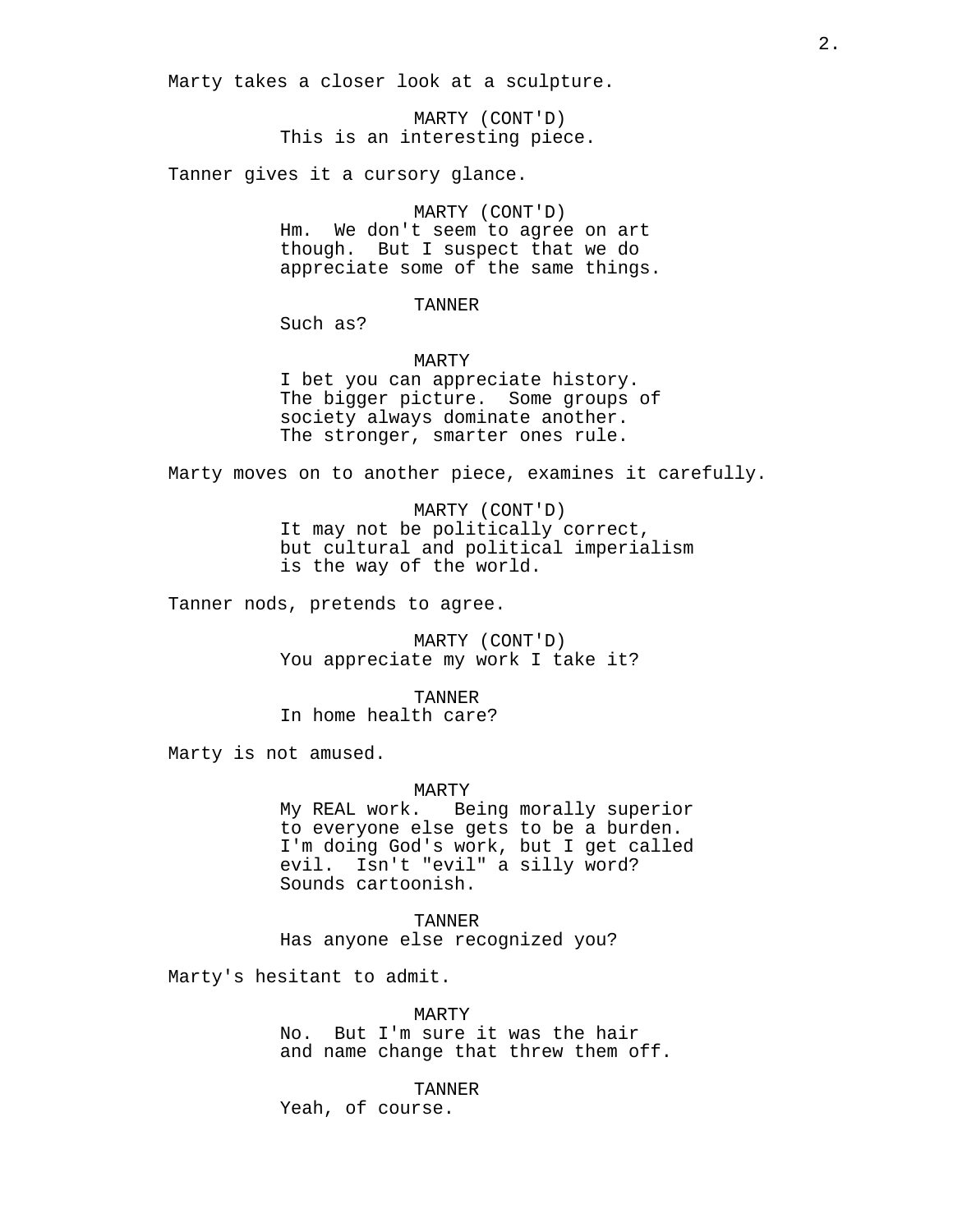### MARTY

I worked downtown, was a high level manager at Avery & Fitch. I saw these people every day, they'd hang around our area. I'm not talking about the homeless ones who always ask for money. I'm talking about the ones who were mentally disturbed. No shoes. Filthy clothes, sleeping on dirty cardboard in doorways.

They meander to the next booth.

# MARTY (CONT'D)

They didn't even have the presence of mind to ask for food or money. I'd have to hand them a sandwich and say "please eat!" Give them water. Their feet so dirty and blistered. Infected. They wouldn't even ask for help. No one cared, not even them.

He shrugs it off.

# MARTY (CONT'D)

I realized that what I was doing wasn't really helping. It was just... prolonging their misery. If that was your life, and you had no chance of getting better, wouldn't you want to just go to sleep and not wake up?

TANNER

But if they wanted to die, they could do it themselves.

# MARTY

But they can't. They don't. They don't have the presence of mind to do that. They are like children, they need a guiding hand. They can't even make decisions like whether or not they need to eat, you think they can make a decision like 'shall I live or die'?

## TANNER

But maybe they weren't suffering. Could they even really grasp their situation? Maybe they were...okay in their own minds.

#### MARTY

Okay?! Infected feet? Sunburned so bad their skin was like leather? (MORE)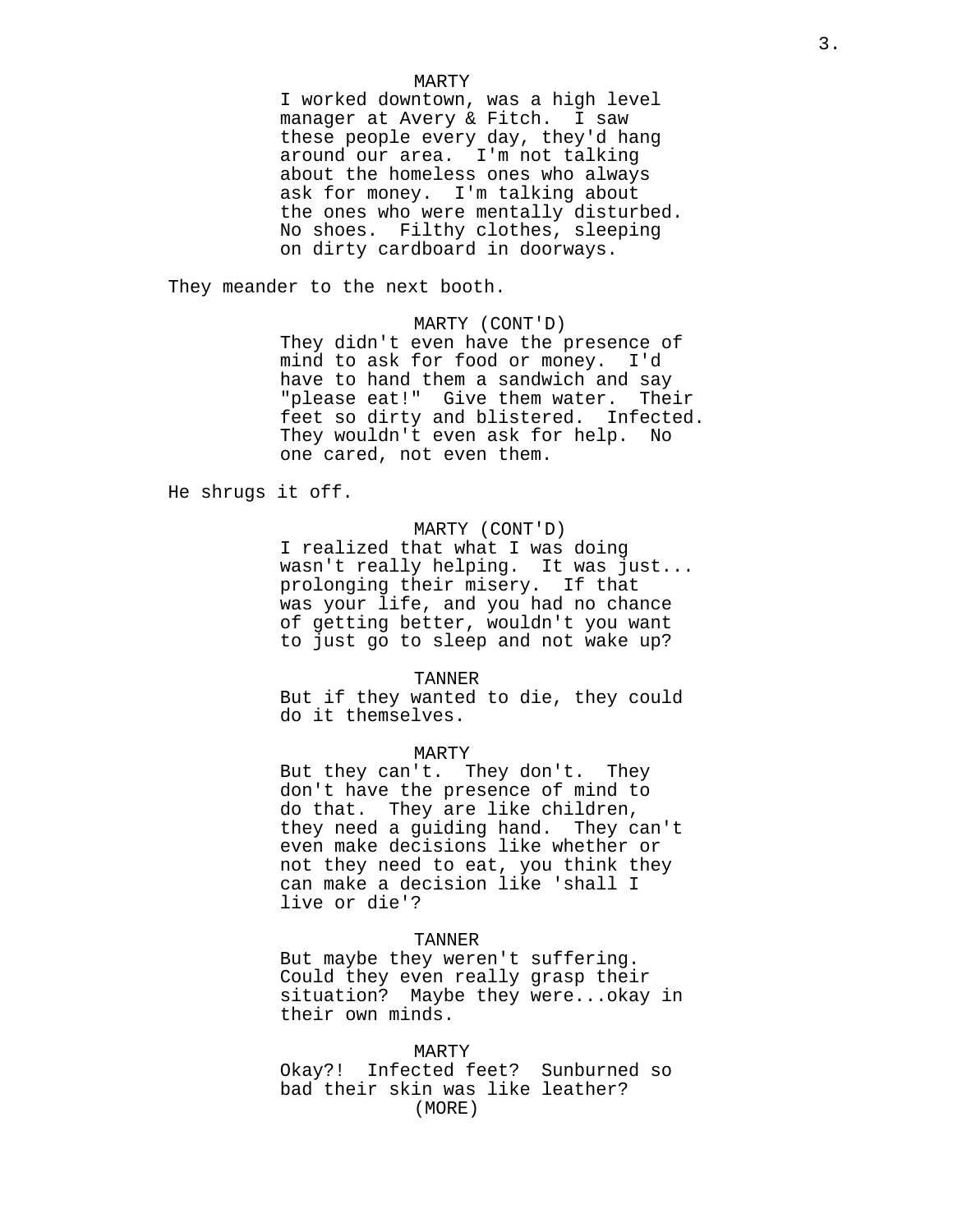# MARTY (CONT'D)

The women probably raped every other night in the alley, unable to fend anyone off? Unable to ask for help? What kind of life is that? I should look the other way?

### TANNER

Maybe get them psychiatric help? There's gotta be some state program--

MARTY

Nonsense. They'd get lost in the system. Pushed aside. You know that.

TANNER

Yeah. Probably.

### MARTY

What I did was humane. One night I was getting into my car. I saw some young man that I'd seen every day for months. He was just sitting next to my car. I knew he'd probably sit there all night. That was his entire existence. Even though I'd given him food, water, even brought him socks and shoes on occasion, he was never going to enjoy life.

They stop at a snack booth.

MARTY (CONT'D) (to vendor) Two hot dogs, please.

He pays, and they sit at a picnic table with their dogs.

MARTY (CONT'D) That nurse, she was one of our clients. Hopeless drug addict.

The words "drug addict" get Tanner's attention. With a mouth full of hot dog, Tanner interjects.

TANNER

You mean you killed drug addicts too? Was she the only dru--

#### MARTY

Well, she was pathetic! Had four kids to support and was addicted to heroin. What a waste. I easily persuaded her to get me some drugs so I could put these poor souls out of their misery.